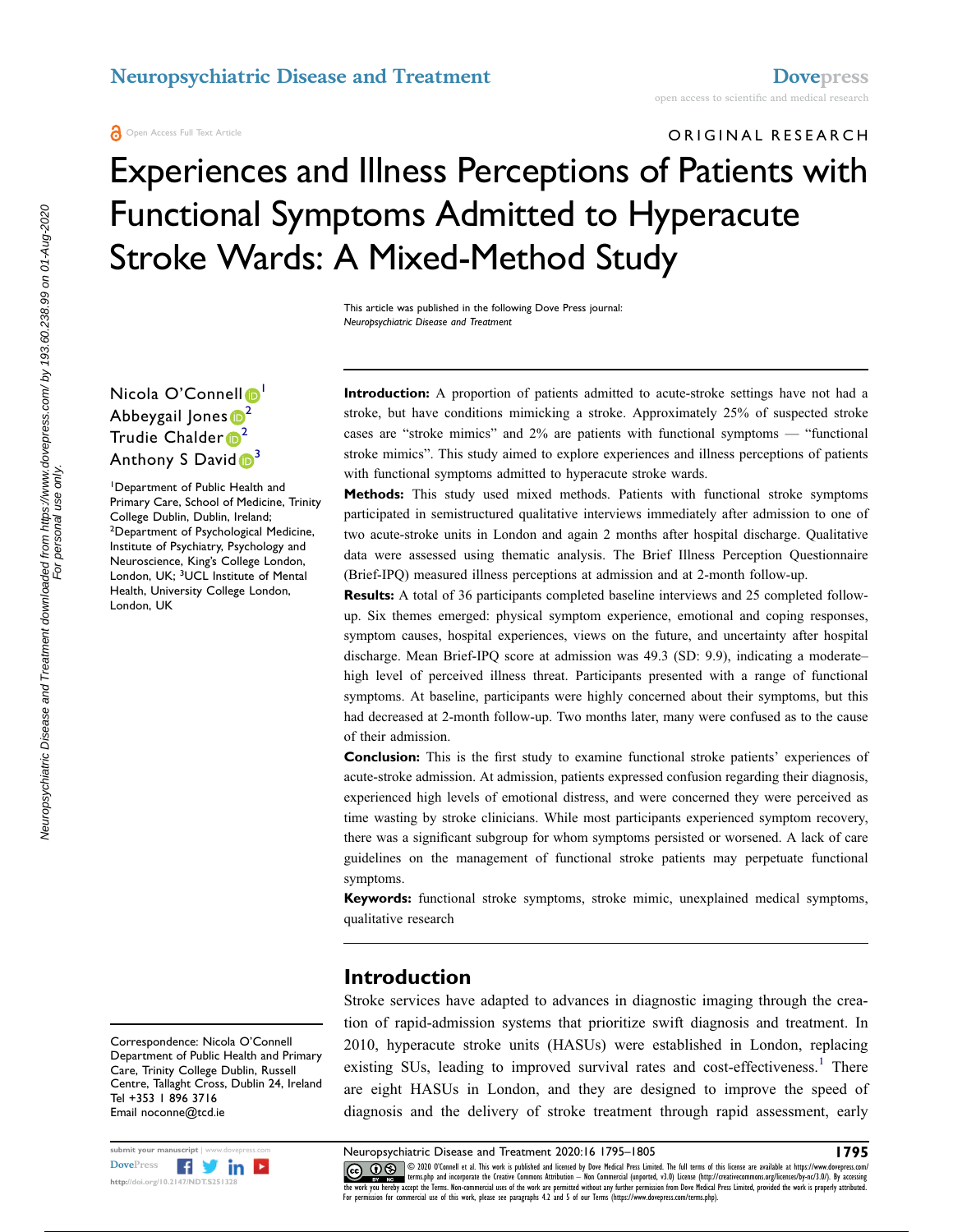treatment, and 24-hour, 7 days/week monitoring and physiological intervention within a high-dependence bed. They are staffed by multidisciplinary teams that include neurologists, neurosurgeons, interventional radiologists, specialist nurses, and therapists. Stroke patients arrive at HASUs via a 999 emergency call via ambulance from home or their GP, arriving at A&E or as an inpatient having a stroke on a ward at a district general hospital. They are initially assessed in A&E by an on-call stroke team and receive a computed-tomography brain scan and neurological assessment within 30 minutes and are transferred to the HASU for immediate treatment. The UK's Department of Health launched a stroke-awareness campaign in February 2009, which brought significant reductions in delays to seeking and receiving medical care after major stroke.<sup>[2](#page-9-1)</sup>

<span id="page-1-0"></span>A proportion of patients admitted to stroke settings have not had a stroke. Approximately 25% of suspected stroke cases are "stroke mimics" and 2% patients with functional symptoms — "functional stroke mimics" (FSMs)[.3](#page-9-2) Patients present with neurological patterns resembling stroke superficially, but indicate no specific neurological disorder and have negative findings upon diagnostic testing. FSMs tend to be younger, female, and more frequently present with weakness or numbness com-pared to other stroke mimics.<sup>[3](#page-9-2)</sup>

<span id="page-1-3"></span><span id="page-1-2"></span><span id="page-1-1"></span>How patients experience and interact with the healthcare system can help predict future health outcomes and aid in the design of treatment programs. Previous qualitative research suggests patients with functional symptoms may experience confusion following clinical encounters, and can hold negative attitudes toward clinicians.[4](#page-9-3) Fear of judgment from clinicians is common. $5$  Patients with functional motor disorder have described dissatisfaction with clinical explanations and expressed feelings of abandon-ment and helplessness.<sup>[6](#page-9-5)</sup> Such views are of concern, as patients may reject advice and seek other medical input,<sup>[7](#page-9-6)</sup> potentially leading to iatrogenic harm.

<span id="page-1-6"></span><span id="page-1-5"></span><span id="page-1-4"></span>Illness perceptions are an important component of functional disorders, as they help predict illness behavior.[8](#page-9-7) The common-sense model of self-regulation (CSM) is a framework to help understand illness self-management.<sup>[8,](#page-9-7)[9](#page-9-8)</sup> It states that individuals construct their own understanding of symptoms, which in turn can influence health outcomes. An example of this may be a belief that a symptom is particularly severe, which can result in all-or-nothing behavior. This behavior may in turn lead to worsened disability, which can then reinforce the initial belief that a symptom is severe. Such a cycle can perpetuate and worsen symptoms. Dimensions of the CSM include identity (eg, "I had a stroke"), timeline (eg, "I will live with these symptoms for the rest of my life"), cause (eg, "Psychological stress caused my stroke"), consequences (eg, "I won"t be able to drive"), control (eg, "Nothing I can do will change these symptoms"), and coherence (eg, "My symptoms are confusing"). $10$ 

<span id="page-1-10"></span><span id="page-1-9"></span><span id="page-1-7"></span>The model has been applied in medically unexplained symptom research $11$  and to a limited degree within functional disorders. Functional disorder patients often reject psychological factors as a potential symptom cause, blaming external factors, $12$  although there may be differences according to condition type. For example, patients with functional weakness are less likely to endorse psychological formulations than non–epileptic seizure patients. $^{13}$  $^{13}$  $^{13}$  In neurology-outpatient clinics, nonattribution of unexplained symptoms to psychological factors was predictive of poorer outcomes.[14](#page-9-13) Conversely, a meta-analysis of 23 studies found the perception of medically unexplained symptoms as a psychological cause was related to negative outcomes.[11](#page-9-10) Less is known about the other aspects of symptom-perception dimensions.

<span id="page-1-11"></span><span id="page-1-8"></span>Explorations of functional patients' health-care experiences and illness perceptions often come from primarycare settings or outpatient settings. No study has explored functional stroke patients' experiences or illness perceptions within acute settings. Their experiences likely differ from other functional groups, due to stroke medicine's emphasis on fast diagnosis and treatment, the contextual effect of observing acutely unwell stroke patients, and the effect of the acute environment on staff members' working practices. There is no evidence on the short- to mediumterm consequences of stroke admission on functional patients' symptom perceptions. Improving understanding of illness perceptions and how these change over time can inform efforts to improve treatments.

<span id="page-1-12"></span>The aim of this study was to examine health-care experiences and illness perceptions of patients with functional stroke symptoms admitted to HASUs and how these changed over time using qualitative interviews and the Brief Illness Perception Questionnaire (BIPQ). Qualitative research is particularly useful in understanding complex aspects of subjective experience.<sup>[15](#page-9-14)</sup> We utilized the BIPO to quantify illness perceptions within the CSM framework and to achieve methodological triangulation. By better understanding patients' own perspectives, we hope to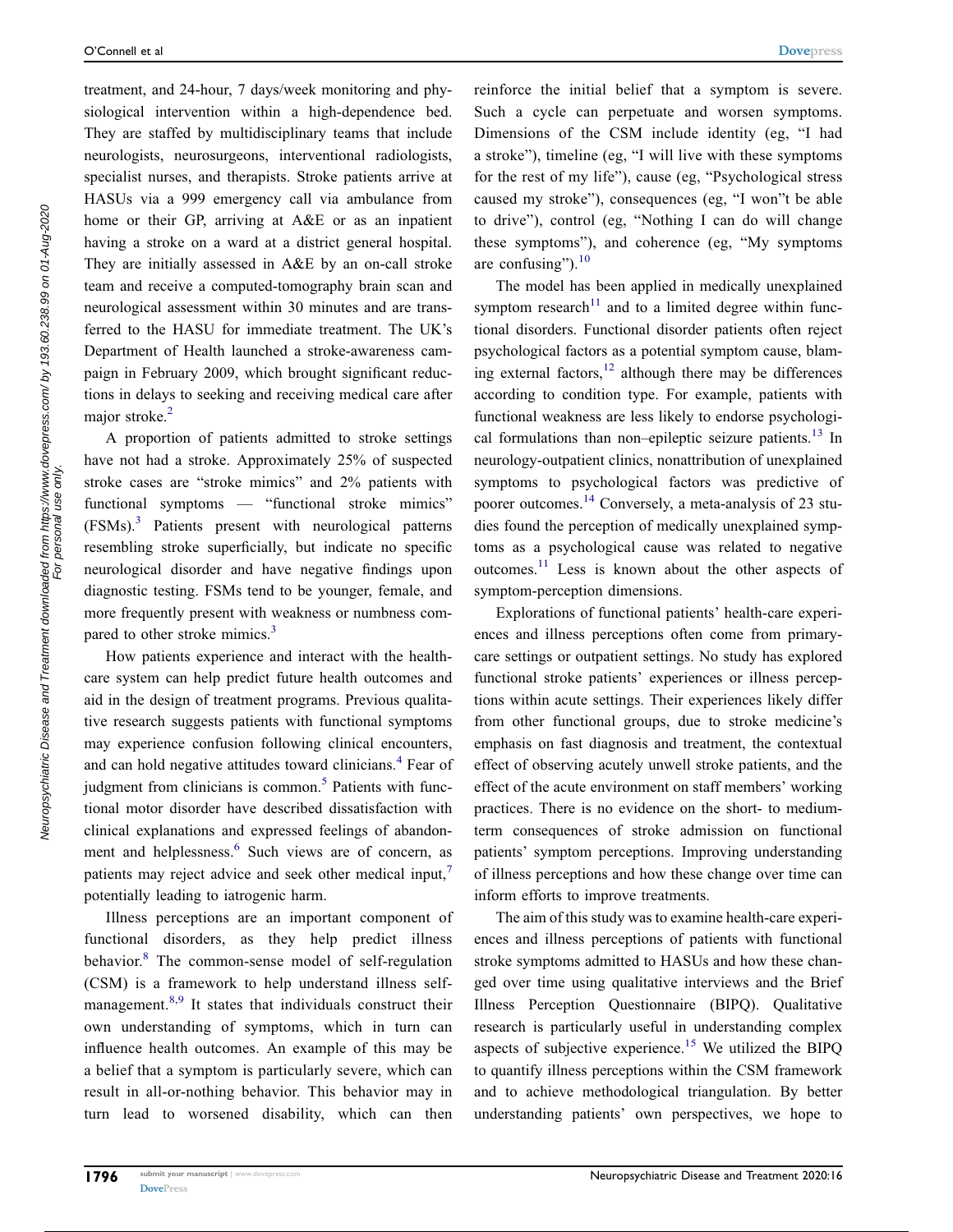# **Methods**

# Study Design and Setting

This study took place in HASUs in King's College Hospital and Princess Royal University in south London between January and October 2016. Additional interviews took place between January and May 2019, and were conducted by NOC and AJ. Additional interviews were completed to update data collection and achieve data saturation. We used semistructured interviews to explore the attitudes, experiences, and illness perceptions of FSM patients. Participants were interviewed at their bedside shortly after admission (baseline) and reinterviewed 2 months after discharge via Skype (2-month follow-up). We used the consolidated criteria for reporting qualitative research (COREQ) to guide the writing of this study [\(Supplementary Material A\)](http://www.dovepress.com/get_supplementary_file.php?f=251328.docx). Ethical approval was granted by the Queen Square Research Ethics Committee (REC) (15/LO/1914) on January 6, 2016 and for the 2019 interviews on December 8, 2018 by the Riverside REC (18/LO/ 1878).

# Sampling and Recruitment Procedure

We employed total-population sampling. Participants were included if they were aged 18 years or over, able to communicate in English, and there was no stroke etiology but a functional or psychological explanation for symptoms. Participants were included if they had suspected stroke, had arrived at the hospitals' A&E (via selfreferral, ambulance, or GP referral), and had subsequently been admitted to the HASU. We also included patients with stroke who experienced co-morbid functional neurological symptoms. Participants were not robustly clinically established functional neurological disorder patients, but rather our sample were patients experiencing "unexplained stroke symptoms" or stroke patients with comorbid functional symptoms. We excluded stroke patients with anxiety or depression only but no functional symptoms, as the focus of this study was functional stroke alone.

The researchers attended HASU-handover meetings throughout the study period. Patients fitting the inclusion criteria were identified by the medical team at these meetings and referred to a study researcher. In all cases, participants had received a full neurological assessment in radiological imaging, commonly brain computed tomography and often magnetic resonance imaging by a stroke physician with at least a 5-year postgraduate qualification. In all cases, the stroke clinician referring the patient to the research team had made a clinical judgment that the patient's symptoms were either entirely or partially explained as a functional diagnosis based on their neurological assessment and/or radiological findings. A stroke clinician asked permission from the patient for the researcher to discuss the study, who then explained that the study's purpose was to develop understanding of functional stroke admissions. The researcher provided a studyinformation sheet and consent form. Interviews were recorded using a Dictaphone. Follow-up interviews were conducted via Skype and recorded.

Most commonly, baseline interviews took place after a clinician had seen the patient and radiological tests had been completed. Due to the high turnover on the ward and high demand for beds, functional patients were often discharged quickly after a nonstroke diagnosis. To ensure an interview took place, in a small number of cases it was necessary for researchers to interview patients where a stroke clinician strongly suspected functional symptoms but radiological results were pending. In only one case did the magnetic resonance imaging scan reveal a stroke, contradicting the neurological assessment. This participant's data were not included in the study.

# Data Collection

Participants were interviewed at the bedside. The interviewer had no relationship to the participant prior to the study. Interviews were semistructured and informed by a topic guide [\(Supplementary Material B\)](http://www.dovepress.com/get_supplementary_file.php?f=251328.docx). The same topic guide was followed for both sets of interviews, but follow-up interviews explored experiences since discharge, rather than experiences on the ward. The topic guide explored  $\frac{1}{1}$  $\frac{1}{1}$  $\frac{1}{1}$  admission experiences, history and experience of symptoms, $3$  illness beliefs and attitudes, and<sup>4</sup> views on the future. All interviews were transcribed verbatim by NOC and AJ.

# Data Analysis

<span id="page-2-0"></span>Data were analyzed using Braun and Clarke's thematic analysis approach.<sup>[16](#page-9-15)</sup> This involved familiarization through transcription, reading and rereading data, and the generation of initial codes. NOC and AJ independently coded interviews and discussed the emergence of themes. Themes were reviewed, defined, and refined by both

For personal use only.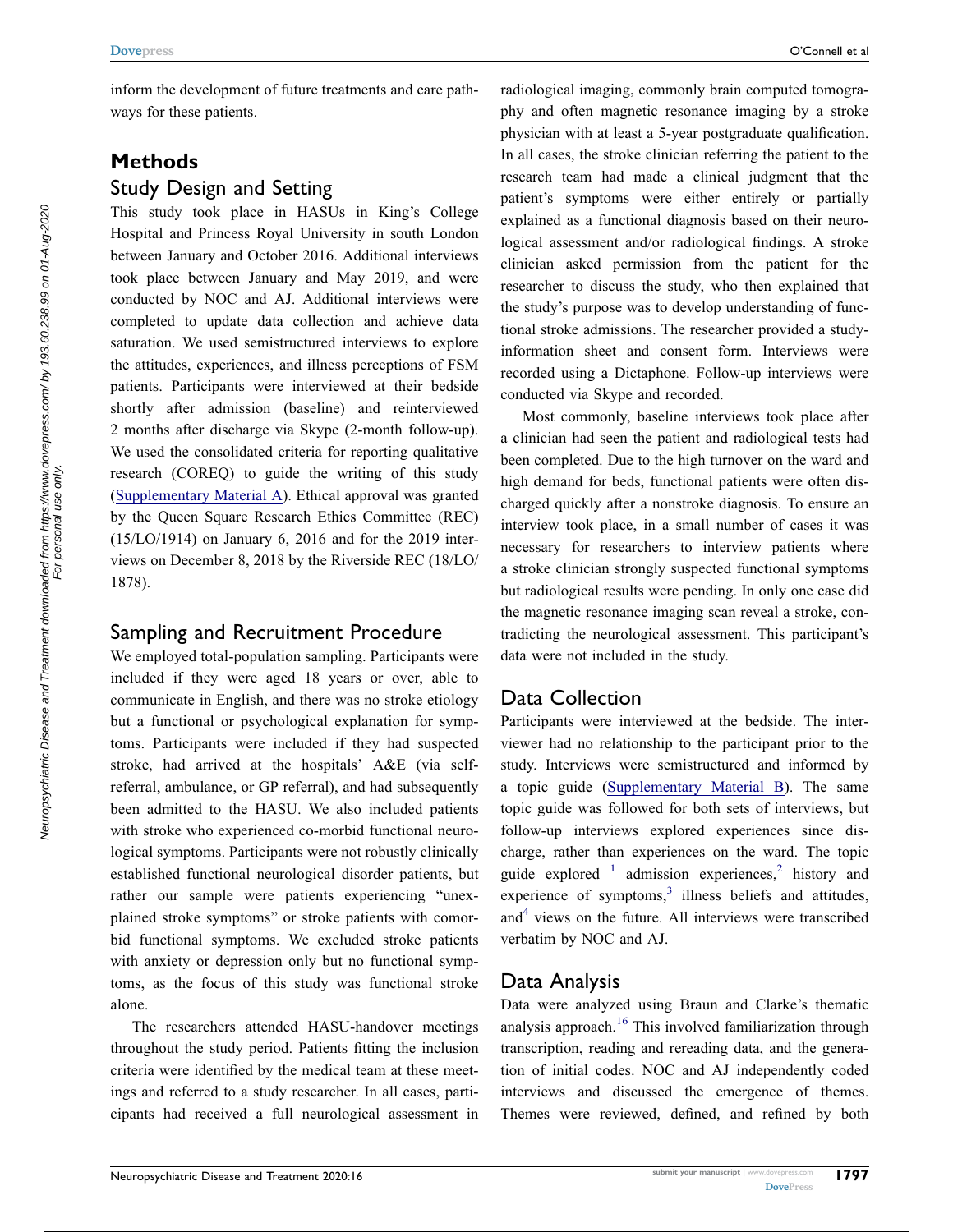authors (see [Supplementary Material C](http://www.dovepress.com/get_supplementary_file.php?f=251328.docx) for coding framework). Analyses were conducted using NVivo software. Participants' names are not presented in this text. All names in the text are pseudonyms. NOC and AJ have backgrounds in psychological research. NOC kept a research diary to interpret and reflect on interviews. The role of potential researcher or observational bias was discussed by the research team (NOC, AJ, ASD, and TC) to aid the qualitative analysis process.

<span id="page-3-2"></span><span id="page-3-1"></span>The BIPQ was developed by Broadbent et  $al<sup>17</sup>$  $al<sup>17</sup>$  $al<sup>17</sup>$  and consists of eight items measured on a continuous scale from one to ten (less threatening to highly threatening view of symptoms). Each item assesses a dimension of illness perception. Total scores range from 0 to 80, with higher scores indicating more threatening perceptions. The questionnaire has good psychometric properties.<sup>[18](#page-9-17)</sup> Repeated-measure Wilcoxon signed-ranks test compared the mean score of items at baseline with follow-up. We analyzed scores using SPSS version 22.

#### **Results**

We interviewed 36 participants (24 females, 66.7%) at baseline and 26 of those again at 2-month follow-up (17 females, 68%). No patient refused to take part, and those who were not followed up at 2 months were uncontactable, rather than refusing participation. Mean age was  $51\pm15.3$ years. The most common ethnicity was white British (22, 61.1%). Sixteen (44.4%) were employed and eleven (30.6%) unemployed or on medical leave at admission. The ten participants who did not take part in the follow-up interview had a mean age of  $54\pm14.4$  years, five  $(50\%)$ were white British, and five unemployed (50%). [Table 1](#page-3-0) displays all participants' symptom profiles at admission. Interviews took 7–65 minutes. Mean number of days between baseline and follow-up was 70±16.7. A total of 28 participants completed the BIPQ at baseline, and 23 completed a follow-up questionnaire. There were no differences in age or sex of participants completing one survey compared to those completing both baseline and follow-up.

# Brief Illness Perception Questionnaire Results

Mean total BIPQ score at baseline was 50.0±10.1, and at 2-month follow-up it fell to 39±20.1.

<span id="page-3-0"></span>Table 1 Clinical Characteristics at HASU Admission

| Symptoms                                                                    | Age, Years |
|-----------------------------------------------------------------------------|------------|
| Left-sided facial weakness, left-arm weakness                               | Not known  |
| Expressive dysphasia                                                        | 23         |
| Facial numbness                                                             | 29         |
| Severe headache and dysarthria                                              | 20         |
| Frontal bilateral headache, right-sided pain, and mild                      | 65         |
| disequilibrium                                                              |            |
| Left-sided weakness and dysphasia, history of functional                    | 56         |
| seizures                                                                    |            |
| Left-sided weakness, left visual disturbance, and                           | 43         |
| headache                                                                    |            |
| Light-headed, history of stroke                                             | 67         |
| Left-sided pain                                                             | Not known  |
| Rotatory vertigo, chronic fatigue, and depression                           | 62         |
| Left-sided facial droop and slurred speech                                  | 53         |
| Dysphasia and headache                                                      | 33         |
| Left-hand numbness and expressive dysphasia                                 | 64         |
| Right-sided weakness, headache, photophobia, history<br>of bipolar disorder | Not known  |
| Several episodes of loss of consciousness with left-sided                   | 21         |
| weakness                                                                    |            |
| Left-sided weakness, history of previous stroke with                        | 88         |
| functional symptoms                                                         |            |
| Reduced finger movements in both hands and muddled                          | Not known  |
| speech                                                                      |            |
| Sudden-onset speech disturbance, history of anxiety                         | 53         |
| Left-sided weakness and facial droop                                        | 31         |
| Left-sided weakness and numbness, history of stroke                         | 59         |
| with functional symptoms                                                    |            |
| Migraine, left-face and -arm weakness, history of stroke<br>and CFS         | 38         |
| Dysarthria, dysphasia, dizziness, and posterior headache                    | 52         |
| Left-sided weakness and frontal lobe headache,                              | 53         |
| confirmed stroke with functional symptoms                                   |            |
| Left-sided weakness, history of depression                                  | 50         |
| Hyperventilation and shaking of upper and lower limbs                       | 58         |
| following local dental anesthetic                                           |            |
| Right-sided weakness, history of PTSD                                       | 55         |
| Left-face droop and speech slurring                                         | 51         |
| Left-sided headache, dizziness, diplopia, history of                        | 49         |
| depression and fibromyalgia                                                 |            |
| Left-face weakness, dysarthria, and left-face paresthesia                   | 49         |
| Left-face droop, left-arm and -face paresthesia,                            | 51         |
| confirmed stroke with functional symptoms                                   |            |
| Headache, collapse, dysarthria, blurry vision, and left-                    | 64         |
| sided weakness                                                              |            |
| Confusion, left-sided weakness, slurred speech,                             | 56         |
| swallowing difficulty, horizontal and vertical diplopia                     |            |
| Slurred speech, lateral-gaze diplopia, nystagmus (all                       | 51         |
| directions), upper-limb ataxia                                              |            |

(Continued)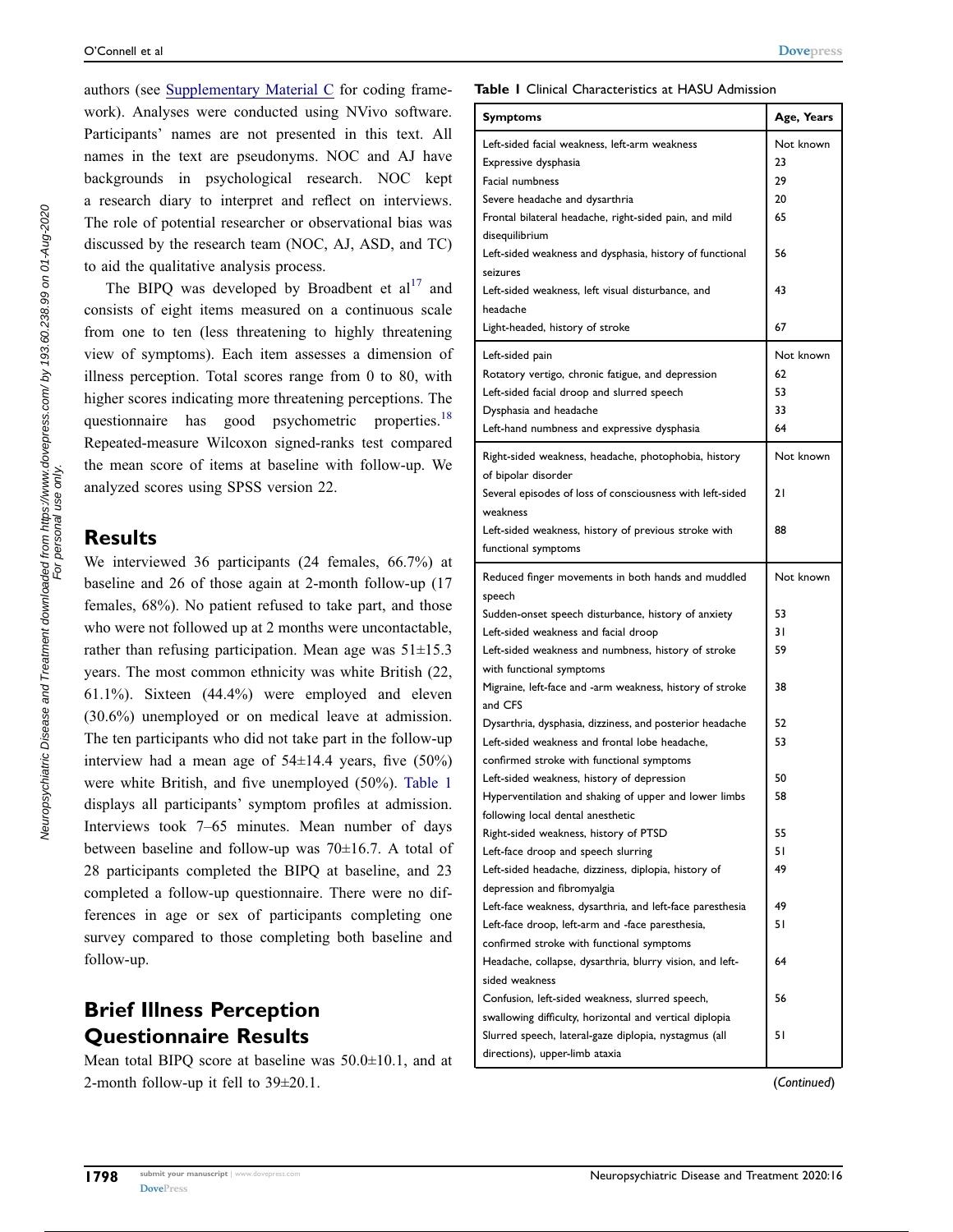#### Table I (Continued).

| <b>Symptoms</b>                                                                                                  | Years |
|------------------------------------------------------------------------------------------------------------------|-------|
| Pain and weakness on right side, bilateral leg weakness,<br>collapse, dizziness, migrainous headache, difficulty | 51    |
| swallowing<br>Right-sided weakness, nausea, confusion, speech slow,<br>ataxic, disoriented                       | 75    |

[Figure 1](#page-4-0) displays a paired-scatter chart of individual mean scores at baseline and follow-up, and [Table 3](#page-6-0) displays two vignettes describing a patient whose symptoms got worse and a patient whose symptoms improved. We chose these vignettes to highlight the variability in recovery and to illustrate an example of positive recovery and a case where symptoms worsened. There were considerable missing data for total mean scores, as many participants did not complete all follow-up questionnaire items, meaning individual total scores could not be calculated. Three participants completed all items at both baseline and follow-up.

[Table 2](#page-5-0) presents BIPQ component scores. At baseline, "concern about symptoms" was most highly scored (perceived as threatening), and at 2-month follow-up this was scored as moderate. At baseline, the lowest-rated component was "treatment control", indicating participants believed treatment would be helpful. Repeated-measure analyses were conducted to assess changes in mean scores over time. Mean perceived consequences ( $Z=-3.4$ ,  $p=0.001$ ), identity ( $Z=-2.1$ ,  $p=0.04$ ), concern ( $Z=-2.7$ ,  $p=0.01$ ), and emotional response ( $Z=-2.0$ ,  $p=0.05$ ) decreased significantly.

<span id="page-4-0"></span>

Figure I Changes in individual total B-IPQ scores between baseline and 2-month follow-up. Lower scores indicate symptoms perceived as less threatening.

### Qualitative Results

Six themes emerged from qualitative data analysis: $<sup>1</sup>$  physical</sup> symptom experiences, $\frac{2}{3}$  $\frac{2}{3}$  $\frac{2}{3}$  $\frac{2}{3}$  $\frac{2}{3}$  emotional and coping responses, $\frac{3}{3}$ symptom causes, $4$  hospital experiences, $5$  views on the future, and<sup>6</sup> uncertainty after hospital discharge.

#### Physical Symptom Experiences

Symptom onset was commonly marked by feeling faint, disorientated, dizzy, or losing balance. The most common symptoms included weakness, numbness, pins and needles, nausea, headache, migraine, pain, visual disturbance, memory loss, loss of speech, disturbed speech, fatigue, and facial droop. Symptoms were rarely discrete, with multiple and varied symptoms often developing between initial onset and admission.

It was this sort of thorough sense of unreality . . . everything looked out of, slightly out of kilter, slightly swimmy, I could feel the numbness here [gestures to right arm]. I caught the reflection in the mirror, I saw that my eyes had dropped — pins and needles. (Linda, aged 51 years)

Participants described an array of chronic preexisting physical and mental health comorbidities, including anxiety, depression, nonepileptic seizures, irritable bowel syndrome, fibromyalgia, hypertension, diabetes, angina, stroke, migraine, back pain, slipped disks, and history of breast cancer, prostate cancer, osteoarthritis, transient ischemic attacks, and hernias. Several reported a family history of stroke.

# Emotional and Coping Responses

For many, symptom onset and hospital admission were highly upsetting. Participants described feeling shocked, numb, panicked, depressed, scared, or frightened. Many were concerned the symptoms represented something serious.

I panicked and I broke down because I did not know what was happening . . . my line manager looked at me, asked if I was okay. I go, "I don't know what's happening to me. I can't use my hands". (Andrew, age unknown)

Participants described varied coping responses. Several felt their physical symptoms were something they would have to endure indefinitely and symptoms were beyond their control. Others described the need to display resilience for family members.

I do feel little bit [low] but I cannot let the wife see that because I have got to be strong for her. (Noel, aged 56 years)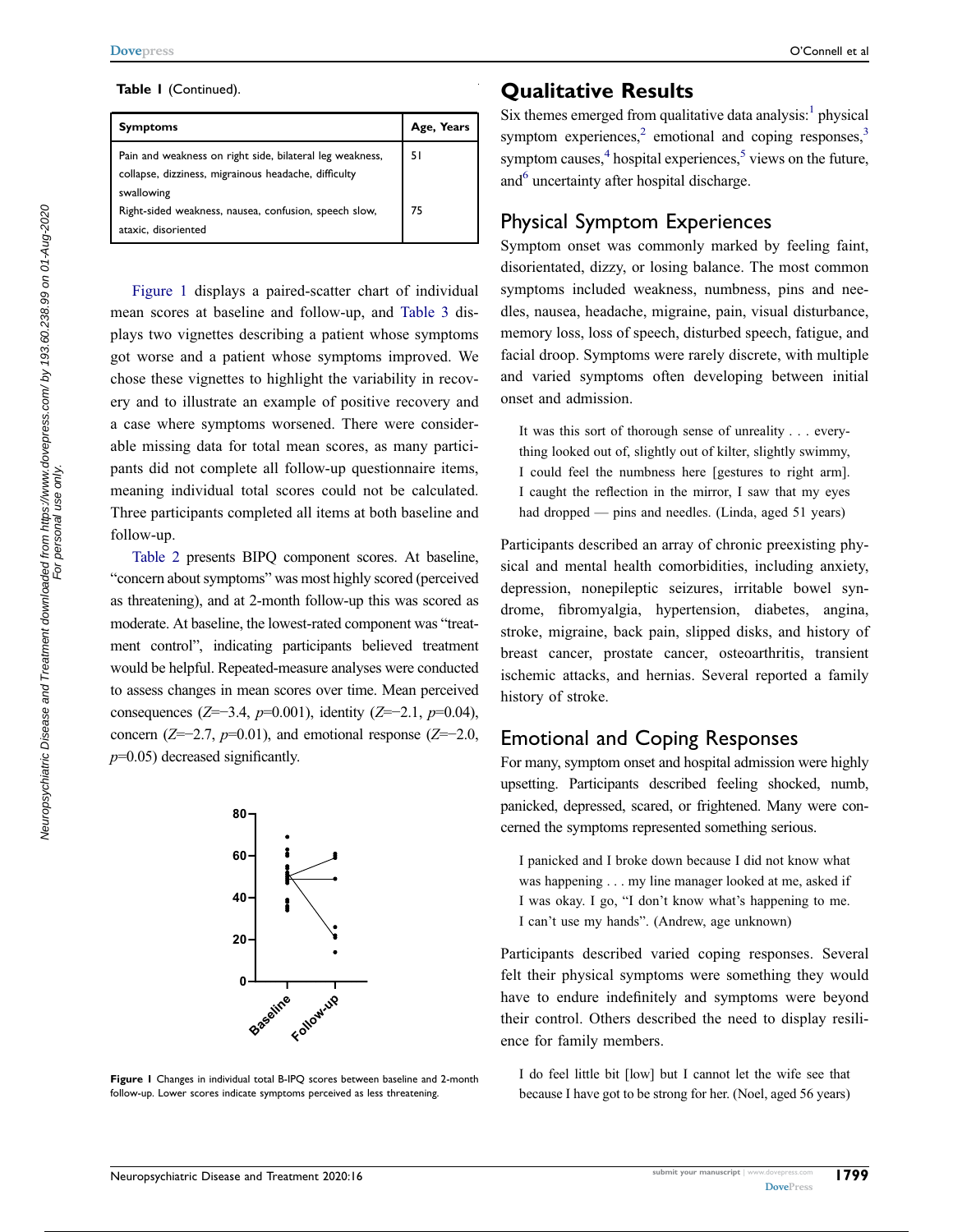|                       | Baseline, edian (IQR) | Follow-up, edian (IQR) | Wilcoxon signed-rank Z | Þ     | $\delta$ | Change           |
|-----------------------|-----------------------|------------------------|------------------------|-------|----------|------------------|
| Consequences          | $8(6-10)$             | $2.5(0-6.25)$          | $-3.4$                 | 0.001 | 1.25     | High to low      |
| Timeline <sup>a</sup> | 5.83(2.9)             | 5.2(4.3)               | 0.42                   | 0.68  | 0.18     | Moderate to none |
| Personal control      | $10(4-10)$            | $5(2-10)$              | $-0.49$                | 0.62  | 0.21     | High to moderate |
| Treatment control     | $2.5(0.5-5.0)$        | $(0-5)$                | $-0.85$                | 0.39  | 0.22     | Low to none      |
| Identity              | $5(4-7)$              | $3(0-6)$               | $-2.1$                 | 0.04  | 0.44     | Moderate to low  |
| Concern               | $8(6.25-10)$          | $5(0-10)$              | $-2.7$                 | 0.01  | 0.84     | High to moderate |
| Understanding         | $5(2-9)$              | $5(0-10)$              | $-0.47$                | 0.64  | 0.07     | Moderate to none |
| Emotional response    | $8(5-10)$             | $5(2-9)$               | $-2$                   | 0.05  | 0.69     | High to moderate |

<span id="page-5-0"></span>Table 2 Brief Illness Perception Questionnaire–Component Results Measured at Baseline and 2-Month Follow-up

Notes: <sup>a</sup>Normally distributed data, so t-test used. p-values in bold indicate statistically significant results Cohen's δ: very small, 0.01; small, 0.2; medium, 0.5; large, 0.8; very large, 1.2; huge, 2.

#### Symptom Causes

A significant proportion of participants believed they had had a stroke when first interviewed, although their understanding of what occurred was unspecific. They described a range of possible stroke triggers, such as unhealthy behavior, anxiety, stress, tiredness, heat exhaustion, grief, panic, a virus, medication side effects, genetics, or comorbidities like osteoarthritis and cancer. While many endorsed psychological stress as a symptom cause, this was ambiguous, as they believed stress had triggered a stroke. In cases where participants did not believe they had had a stroke, they expressed confusion, rather than any definitive cause.

I am assuming it could just be all the stress building up and then the stroke. (Emily, aged 33 years)

Mentally, things like strokes happen if you are worried too much — too much pressure, you know. (Marie, aged 64 years)

I try to understand it, but at this moment in time I am just so confused. (Kirsten, aged 21 years)

### Hospital Experiences

Participants described receiving fast responses from ambulances, swift admissions, rapid diagnostic testing, and intense clinical observation with hourly checks. Many were dissatisfied with the explanation they received from doctors on symptom cause, and some felt judged or invalidated by staff.

They said that evening, "Well, we think you've had a stroke" . . . The next day, they came back to me and started talking about me weirdly, without even saying hello first. . . I do not know what they thought. That I was young, maybe I was on drugs . . . They were not taking it seriously . . . They just kind of said they do not think it's a stroke — it could have been a small stroke, but they do not think that it is . . . And that was a little bit worrying. (Michael, aged 23 years)

I was very angry at first, because it's as if you are putting it on and wasting people's time, but I am not that sort of person. I do not like hospitals. (Noel, aged 56 years)

# Views on the Future

Participants expressed anxiety that symptoms would reoccur, although there were differences in how participants planned to engage in future work and leisure activities. Some saw their hospital admission as an opportunity to adapt their lifestyle, others decided they required rest, and some were fearful that activity might bring a reoccurrence of symptoms.

If I change my lifestyle completely, I think that will help . . . I think in terms of eating and exercise. (Lucy, aged 53 years)

I have got to slow down . . . like my brain goes fast, but my body does not move with it . . . I have just got to slow down, not get so stressed out and whatever . . . like it could happen again . . . so I am like worried now, in case it happens again. (Sandra, aged 62 years)

# Uncertainty after Hospital Discharge

At 2 months postdischarge, ten participants (40%) reported no symptom improvement, four (16%) partial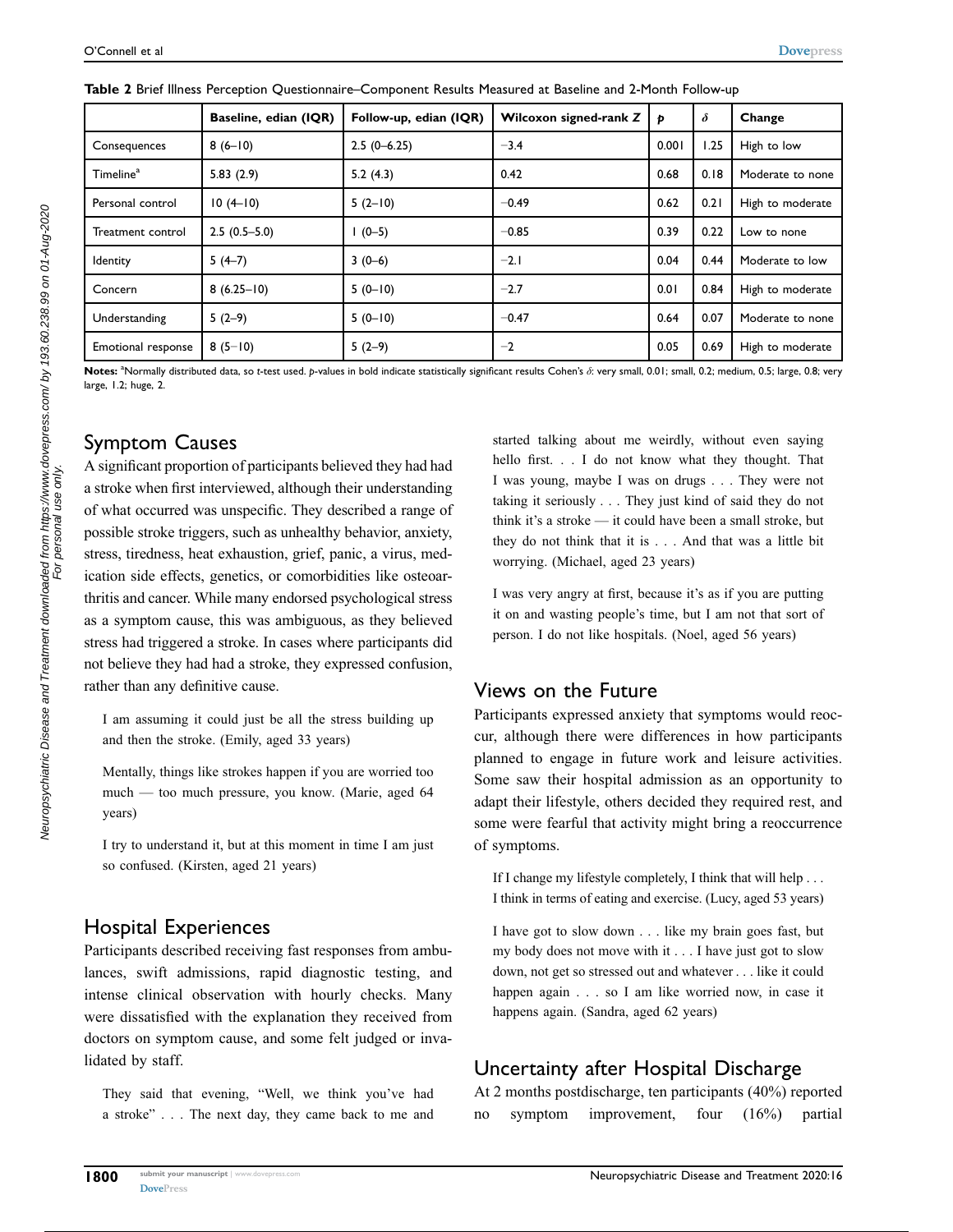|                                 | A. Vignette Describing Deterioration                                                                                                                                                                                                                                                                                                                                                                                                                                 | <b>B. Vignette Describing Improvement</b>                                                                                                                                                                                                                                                                      |
|---------------------------------|----------------------------------------------------------------------------------------------------------------------------------------------------------------------------------------------------------------------------------------------------------------------------------------------------------------------------------------------------------------------------------------------------------------------------------------------------------------------|----------------------------------------------------------------------------------------------------------------------------------------------------------------------------------------------------------------------------------------------------------------------------------------------------------------|
| Admission                       | White British male full-time volunteer admitted following<br>several bouts of loss of consciousness with left-sided weakness.                                                                                                                                                                                                                                                                                                                                        | White British female admitted with reduced finger movements<br>and muddled speech, with symptoms lasting 30 minutes before<br>resolving. Symptoms reccurred later that day and resolved. No<br>neurological deficit. MRI showed no evidence of ischemia.                                                       |
| <b>Risk factors</b>             | Childhood asthma, diabetes since age 15 years, and an<br>asymptomatic congenital cerebral cyst. No acute infarction, and<br>intracranial appearances were normal.                                                                                                                                                                                                                                                                                                    | Familial hypercholesterolemia and arthritis.                                                                                                                                                                                                                                                                   |
| Symptom<br>onset                | Traveling for holidays, felt unwell, and had lost consciousness.                                                                                                                                                                                                                                                                                                                                                                                                     | Cramping and pressure in both hands began during work<br>presentation and following a busy work period. Colleague<br>noticed patient using words out of context.                                                                                                                                               |
| Family<br>history               | Difficult relationship with family, father had recent major<br>surgery. Mother a full-time carer.                                                                                                                                                                                                                                                                                                                                                                    | Supportive husband and family who stayed with patient<br>throughout admission.                                                                                                                                                                                                                                 |
| Experience<br>on stroke<br>ward | Did not believe physical functioning would return to normal and<br>expressed belief that symptoms would significantly change his<br>life.                                                                                                                                                                                                                                                                                                                            | Stroke team explained she had not had a stroke and symptoms<br>likely stress- or exhaustion-induced. Recommendation she see<br>GP for follow-up to assess symptom in hand. Expressed relief<br>symptoms were not a stroke.                                                                                     |
| Two-month<br>follow-up          | Patient was referred to psychiatric inpatient ward and received<br>physiotherapy for his leg. Later transferred to a psychiatric<br>inpatient ward closer to home and subsequently discharged to<br>supported accommodation. Continued deterioration in family<br>relationships, reduced function in left leg, and had developed fits/<br>seizures. At follow-up, the patient had received an appointment<br>for with neurology to investigate the seizures further. | Continued to experience hand cramping with GP monitoring<br>symptoms. She had taken up running to develop fitness and lose<br>weight. Continued to be busy in work, but employers agreed to<br>reduce work-related traveling. She had also begun to develop<br>strategies to help reduce work-related anxiety. |

<span id="page-6-0"></span>

|  |  | <b>Table 3</b> Vignettes of Deterioration and Improvement |  |  |
|--|--|-----------------------------------------------------------|--|--|
|--|--|-----------------------------------------------------------|--|--|

Notes: Section A describes a patient whose BIPQ scores had deteriorated at 2-month follow-up following stroke admission. Section B describes a patient who had recovered at 2-month follow-up. Some details have been changed to preserve anonymity.

improvement, and eleven (44%) complete resolution. For patients with symptom improvements, some reported general health benefits as a result of increased physical activity. For those with persistent symptoms, some had experienced increased intensity or new symptoms had emerged.

I get a really bad headache, I feel sick, I start struggling to breathe. Whether that's stress or anxiety, I do not know, and then I feel really dizzy . . . that lasts for about 10 minutes and I go into seizure. All I know is that it's pretty violent. (Kirsten, aged 21 years)

At follow-up, most participants had been told they had not had a stroke. Some held psychological formulations describing stress, exhaustion, and nerves, while others remained confused. This uncertainty was a source of continued worry for some participants, while others had learned to accept it.

They suspected that I had ministroke, but later, when they discharged me, that's why I am still confused. They said, "No, you have not had a ministroke" . . . it seemed to me

that they could not give me the right information and I was discharged without being, without knowing exactly what happened. (Marie, aged 64 years)

Occasionally, I get a little bit anxious about it, but not really, not to the point where it stops me living my life. Brains are complex things, that's the only thing I'd say. (Michael, aged 23 years)

### **Discussion**

This study examined the health-care experiences and illness representations of functional stroke patients and how these had changed at 2-month follow-up. Our qualitative findings suggest patients experienced a wide variety of symptoms prior to admission. The variability in length of interviews reflects this heterogeneous sample and symptomatology, with some participants more eager or able to engage with the interview and questionnaire than others. Time spent in hospital was often upsetting and confusing. On the HASU, many participants accepted psychological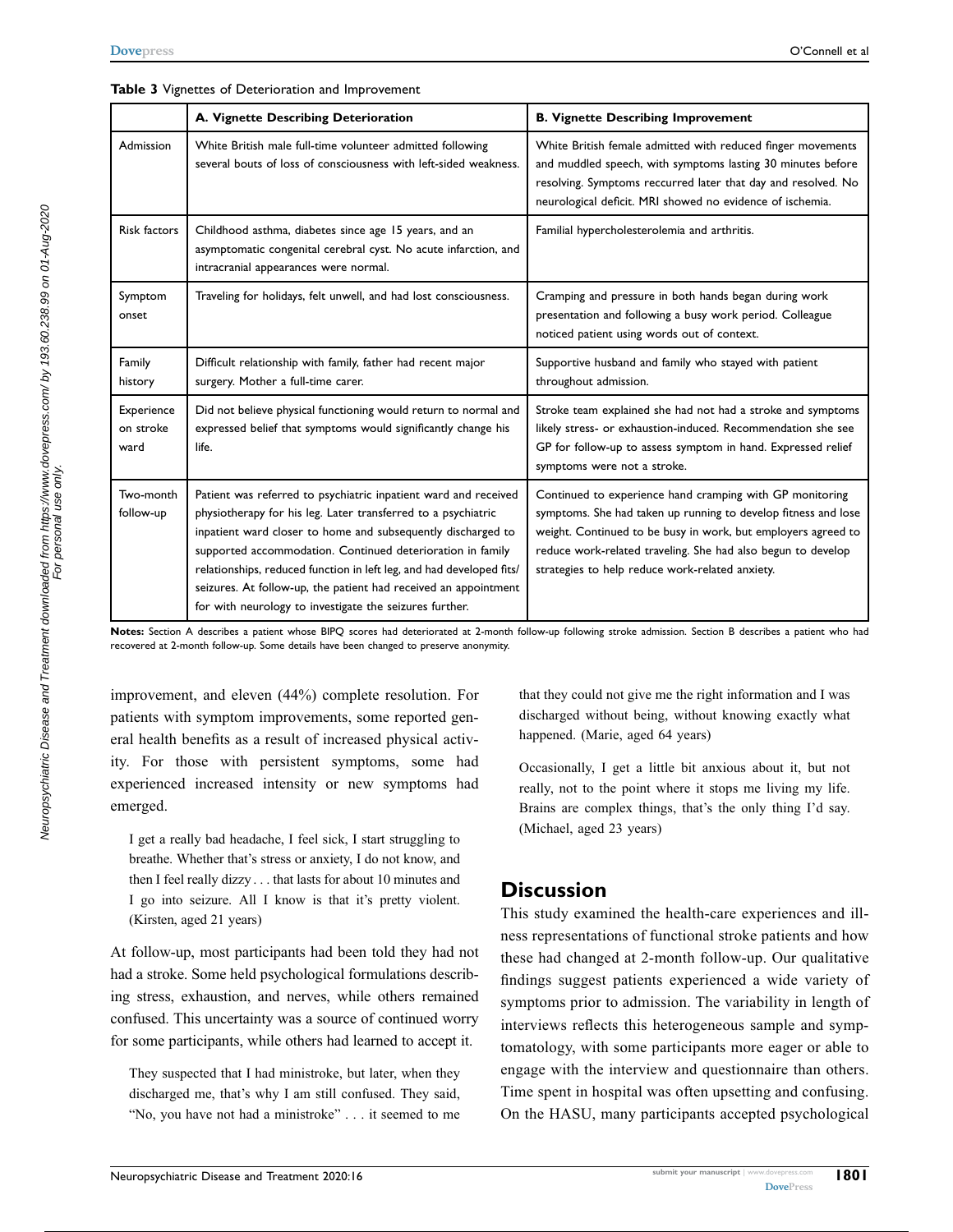factors as potential stroke triggers, but maintained a biological understanding of symptom etiology. Two months later, most understood they had not experienced a stroke, but were confused regarding the cause. This uncertainty was a source of anxiety for some, while others accepted the lack of information and reported recovery.

Our BIPQ findings echoed the qualitative findings and reflected the intense emotional response and high degree of concern described. At admission, patients believed there would be severe future consequences, did not believe they had control over symptoms, and were highly distressed. The mean emotional response score was higher than scores reported in lung cancer and melanoma<sup>[19](#page-9-18)</sup> and heart-failure patients.<sup>[20](#page-9-19)</sup> The consequence score was similar to mean scores reported in breast cancer,<sup>[21](#page-9-20)</sup> lung cancer,<sup>[22](#page-9-21)</sup> and patients with depression in advanced palliative care.<sup>23</sup>

<span id="page-7-3"></span><span id="page-7-2"></span><span id="page-7-1"></span><span id="page-7-0"></span>While the total mean scores indicated that the perception of symptoms as threatening had improved at 2-month follow-up, the graphical display of individual scores over time indicates that a subgroup of participants' perceptions worsened. This group would likely benefit from more targeted intervention within the stroke ward prior to dis-charge or referral to other interventions.<sup>[24](#page-9-23)</sup> The vignettes suggest family support, employment, and belief in symptom control are protective factors in recovery.

<span id="page-7-6"></span><span id="page-7-5"></span>The sense of not being taken seriously or concern that others believe you are faking symptoms is common in patients with medically unexplained symptoms,<sup>[5](#page-9-4)[,25](#page-9-24)–[-27](#page-9-25)</sup> and was observed in this study. This finding is of concern, as concordant beliefs between patient and clinician lead to greater satisfaction and better health outcomes.[28](#page-9-26) Feeling misunderstood or undeserving of clinical care may encourage resistance to future health-care professionals or health-care advice, with subsequent delays in diagnosis, increased referrals, and seeking of alternative treatments outside the medical mainstream.<sup>[6](#page-9-5)</sup> Further, as in the case of Kirsten, it may lead to a worsening of the person's condition with the accretion of new symptoms (eg, the onset of seizures). Functional patients could also benefit from the inclusion of their caregivers in follow-up appointments to help carers better understand functional symptoms and provide training or information on how best to support the patient outside the hospital.

<span id="page-7-7"></span>Participants' understanding of symptom causes was similar to qualitative findings from functional motordisorder patients who commonly rejected psychological explanations. $6$  Stone et al<sup>[29](#page-9-27)</sup> found patients with functional

weakness frequently attributed symptoms to "undiscovered physical causes" or "damage to the nervous system". Patients in this study were happy to endorse psychological factors as a possible organic stroke trigger, but at least at baseline most believed they had suffered an organic stroke. Two months after discharge, many remained confused about symptom origins, a finding similar to patients experiencing functional seizures.<sup>[30](#page-9-28)</sup> Increased anxiety at 2 months may be partially mediated by lower acceptance of diagnostic uncertainty.

<span id="page-7-8"></span>Patients' illness representations are influenced by encounters with their doctors. The confusion about cause is reflective of the lack of clarity provided in the early stages of admission. This is partly a practical requirement, as staff await scan results before giving definitive diagnoses and patients with functional stroke are more likely to receive brain imaging as doctors seek to mitigate risks of false-negative diagnoses.<sup>[3](#page-9-2)</sup> Ambiguous bedside consultations<sup>[31](#page-9-29)</sup> coupled with the speed of admission, urgency of diagnostic screening, and sharing a ward with acutely unwell stroke sufferers may compound initial confusion and lead to purely biological symptom perceptions.

<span id="page-7-9"></span>That etiological confusion continues at 2-month follow-up suggests a clinical opportunity has been missed. While there is likely a variety of potential symptom causes, patients with functional symptoms who reject psychological factors entirely may be less likely to address psychological components in recovery, which could compound their functional symptoms. We did not examine participants' hospital records, but instead focused on selfreported experiences, both on the ward and after discharge from the SU. At the 2-month follow-up interview, most participants described receiving an outpatient follow-up appointment with a stroke consultant or doctor. One participant describing receiving acute psychiatric inpatient care, but none described receiving outpatient counseling for their symptoms, either by the hospital, GP, or selfreferral. There is a need for candid neurological consultation prior to discharge (either by the stroke doctor or the hospital liaison psychiatrist or neuropsychologist if available), greater information provision at stroke follow-up, and increased referral or signposting to other services. It is important stroke clinicians engage with the many guidelines on how to address and manage functional symptoms.[24,](#page-9-23)[32](#page-9-30)[,33](#page-9-31)

<span id="page-7-4"></span>This study has a number of limitations. These findings represent results from one city with a specific hyperacute stroke model, although versions of acute SUs now exist in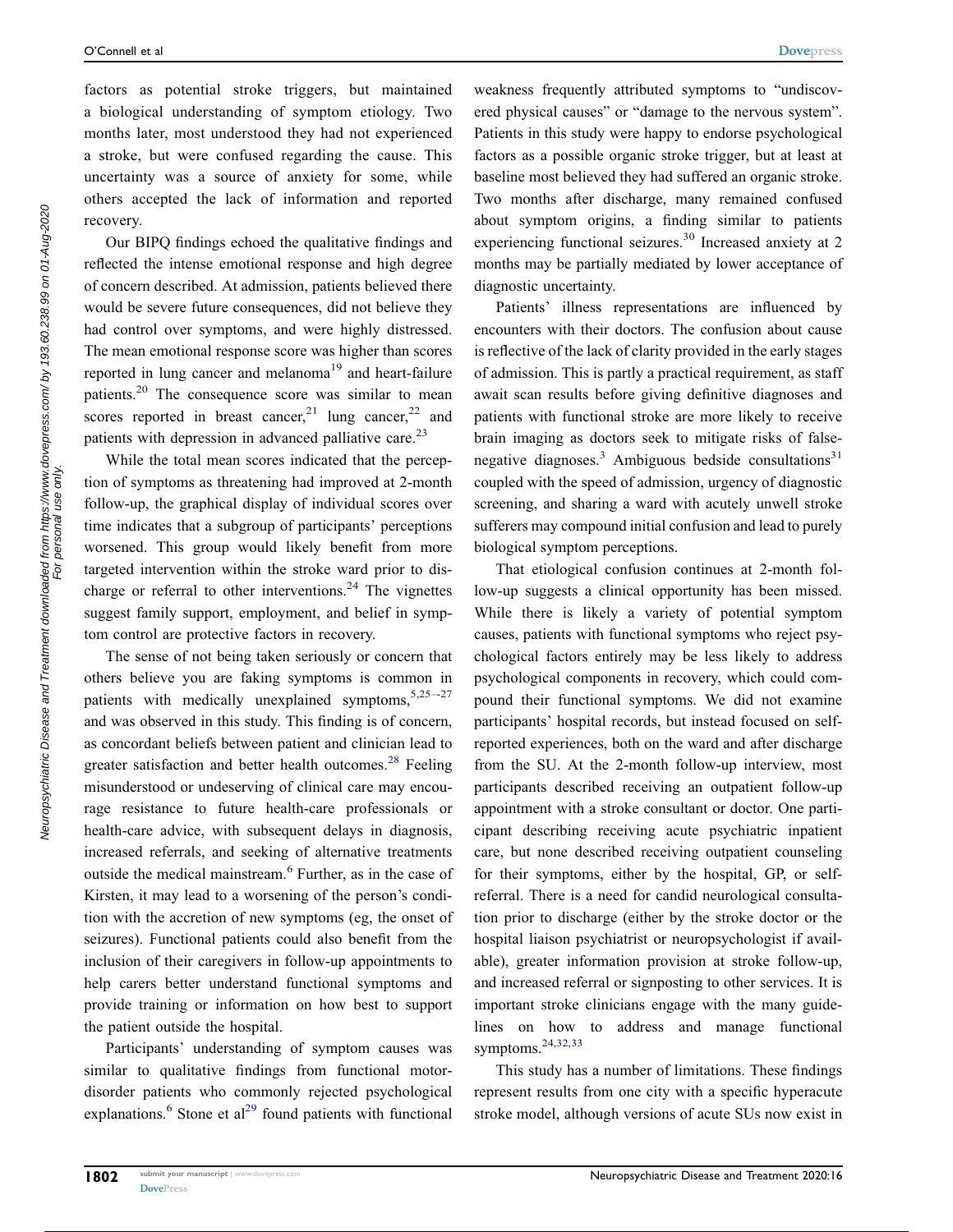most major cities in the world. $3$  This qualitative research was designed to understand and explore patients' experiences and phenomenological accounts of their admission, rather than to elucidate the potential sociodemographic factors that influenced outcomes. This would be a fruitful subject for future research. We identified a relatively small number of participants. This may have been due to the sampling procedure, which relied on doctors to identify and approach participants initially. This study was not an incidence study, however, so conclusions on admission rates cannot be drawn. We included a heterogeneous patient sample, as well as patients who had experienced a stroke but presented with comorbid functional symptoms (n=2) and patients with functional symptoms but who had a history of stroke  $(n=4)$ . While their inclusion has made our sample more diverse, it is a more accurate reflection of the diversity and complexity of functional symptoms and functional symptomatology on stroke wards generally. The definition of functional comorbidity is relatively unspecific, and while it will vary between neurology and stroke consultants, it is commonly deployed, increasing the generalizability of our findings. By the same token, our results are less generalizable to specific diagnostic groups, eg, well-defined functional neurological disorders. The heterogeneity of symptoms has implications for the interpretation of BIPQ results. A larger sample would have allowed for symptom type to be accounted for in our analysis. We did not include stroke patients with anxiety or depression who did not have functional symptoms. While stroke and anxiety or depression is a well-recognized phenomenon, these patients likely have a separate etiology and clinical profile compared to functional stroke presentations. We did not have access to participants' hospital records, so could not account for treatment interventions or possible effect on BIPQ scores. One participant with no stroke described receiving thrombolysis at admission, finding the treatment beneficial. Most participants described receiving diagnostic tests, however, as well as some prescriptions, such as blood-pressure medication like warfarin, but no interventional treatments.

This is the first qualitative study of unexplained stroke mimics. Interviews occurred over two time periods, capturing change over time, a rare but powerful qualitative design. Our sample size was large, allowing us to reach data saturation. By conducting interviews at the HASU, we captured a degree of immediacy in experiences. Functional symptoms are a persistent presentation to

stroke settings. Stroke care has developed a highly interventionist service model since the reorganization of services. This, coupled with public-awareness campaigns, has led to significant improvements in stroke mortality. The elements of the improved model that have proved effective for stroke patients have most likely led to increased functional stroke presentations. As these patients seek and often fail to find reassurance and diagnostic clarity from their clinicians, these symptoms may become more entrenched and more difficult to treat with time. With no clinical guidelines and the potential for great iatrogenic harm, a clear care pathway is necessary to improve functional patients' outcomes and to ensure the delivery of high-quality care to this long-neglected patient group.

#### **Ethics**

We confirm this study was conducted in accordance with the Declaration of Helsinki. All participants provided informed consent, including publication of their responses and the case details in [Figure 1.](#page-4-0) All names given in this document are pseudonyms.

# Acknowledgments

The authors would like to thank the clinicians at the HASUs at King's College Hospital and the Princess Royal University Hospital for facilitating patient recruitment and the participants who took part in this study.

### Funding

NOC received PhD funding from the National Institute for Health Research (NIHR) Biomedical Research Centre (BRC) at South London and Maudsley NHS Foundation Trust. Part of this research was supported by the King's Health Partners Research and Development Challenge Fund (grant RE13522) "Functional Stroke Mimics: consecutive survey and intervention development" (Chalder, T (co-PI) and David, A (co-PI). The funding bodies had no role in the design, analysis, or writing of this paper.

# **Disclosure**

Professor Trudie Chalder reports grants from the King's Challenge Fund (£78,468; April 1, 2018–March 31, 2019). The authors report no proprietary or commercial interest in any product mentioned or concept discussed in this article. Some of the results of this study were reported in NOC's PhD thesis; however, this has been substantially reworded and contains new data that did not appear in the original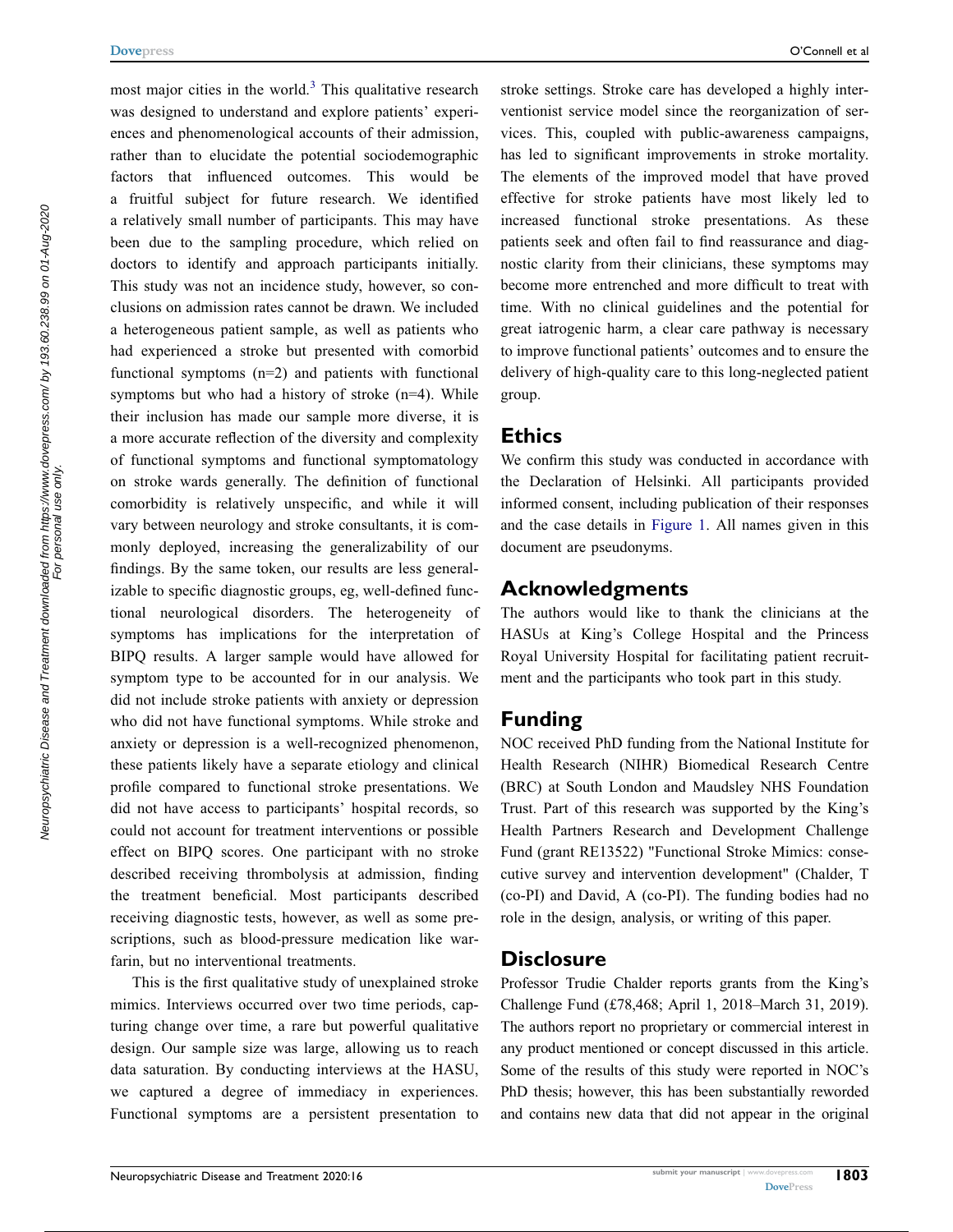thesis. The authors report no other conflicts of interest in this work.

References

- <span id="page-9-0"></span>1. Hunter RM, Davie C, Rudd A, et al. Impact on clinical and cost outcomes of a centralized approach to acute stroke care in london: a comparative effectiveness before and after model. PLoS One. [2013;](#page-0-3)8(8):e70420. doi:[10.1371/journal.pone.0070420](https://doi.org/10.1371/journal.pone.0070420)
- <span id="page-9-1"></span>2. Wolters FJ, Paul NLM, Li L, Rothwell PM. Sustained impact of uk fast-test public education on response to stroke: a population-based time-series study. Int J Stroke. [2015](#page-1-0);10(7):1108–1114. doi:[10.1111/](https://doi.org/10.1111/ijs.12484) [ijs.12484](https://doi.org/10.1111/ijs.12484)
- <span id="page-9-2"></span>3. Jones AT, O'Connell NK, David AS. Epidemiology of functional stroke mimic patients: a systematic review and meta-analysis. Eur J Neurol. [2020](#page-1-1);27(1):18–26. doi:[10.1111/ene.14069](https://doi.org/10.1111/ene.14069)
- <span id="page-9-3"></span>4. Wyatt C, Laraway A, Weatherhead S. The experience of adjusting to a diagnosis of non-epileptic attack disorder (NEAD) and the subsequent process of psychological therapy. Seizure. [2014;](#page-1-2)23(9):799–807. doi:[10.1016/j.seizure.2014.06.012](https://doi.org/10.1016/j.seizure.2014.06.012)
- <span id="page-9-4"></span>5. Nettleton S, Watt I, O'Malley L, Duffey P. Understanding the narratives of people who live with medically unexplained illness. Patient Edu Counseling. [2005;](#page-1-3)56(2):205–210. doi:[10.1016/j.pec.2004.02.010](https://doi.org/10.1016/j.pec.2004.02.010)
- <span id="page-9-5"></span>6. Nielsen G, Buszewicz M, Edwards MJ, Stevenson F. A qualitative study of the experiences and perceptions of patients with functional motor disorder. Disability Rehab. [2019;](#page-1-4)1–6. doi:[10.1080/](https://doi.org/10.1080/09638288.2018.1550685) [09638288.2018.1550685](https://doi.org/10.1080/09638288.2018.1550685)
- <span id="page-9-6"></span>7. Hunt LM, Jordan B, Irwin S, Browner CH. Compliance and the patient's perspective: controlling symptoms in everyday life. Culture, Med Psychiatry. [1989](#page-1-5);13(3):315–334. doi:[10.1007/BF000](https://doi.org/10.1007/BF00054341) [54341](https://doi.org/10.1007/BF00054341)
- <span id="page-9-7"></span>8. Hagger MS, Orbell S. A meta-analytic review of the common-sense model of illness representations. Psychol Health. [2003](#page-1-6);18 (2):141–184. doi:[10.1080/088704403100081321](https://doi.org/10.1080/088704403100081321)
- <span id="page-9-8"></span>9. Leventhal H, Diefenbach M, Leventhal EA. Illness cognition: using common sense to understand treatment adherence and affect cognition interactions. Cognitive Ther Res. [1992;](#page-1-6)16(2):143–163. doi:[10.1007/BF01173486](https://doi.org/10.1007/BF01173486)
- <span id="page-9-9"></span>10. Leventhal H, Leventhal EA, Breland JY. Cognitive science speaks to the "common-sense" of chronic illness management. Ann Behav Med. [2011](#page-1-7);41(2):152–163. doi:[10.1007/s12160-010-9246-9](https://doi.org/10.1007/s12160-010-9246-9)
- <span id="page-9-10"></span>11. McAndrew LM, Crede M, Maestro K, Slotkin S, Kimber J, Phillips LA. Using the common-sense model to understand health outcomes for medically unexplained symptoms: a meta-analysis. Health Psychol Rev. [2019](#page-1-8);13(4):427–446. doi:[10.1080/17437199.](https://doi.org/10.1080/17437199.2018.1521730) [2018.1521730](https://doi.org/10.1080/17437199.2018.1521730)
- <span id="page-9-11"></span>12. Stone J, Binzer M, Sharpe M. Illness beliefs and locus of control: A comparison of patients with pseudoseizures and epilepsy. J Psychosomatic Res. [2004](#page-1-9);57(6):541–547. doi:[10.1016/j.jpsychores.](https://doi.org/10.1016/j.jpsychores.2004.03.013) [2004.03.013](https://doi.org/10.1016/j.jpsychores.2004.03.013)
- <span id="page-9-12"></span>13. Ludwig L, Whitehead K, Sharpe M, Reuber M, Stone J. Differences in illness perceptions between patients with non-epileptic seizures and functional limb weakness. J Psychosomatic Res. [2015](#page-1-10);79 (3):246–249. doi:[10.1016/j.jpsychores.2015.05.010](https://doi.org/10.1016/j.jpsychores.2015.05.010)
- <span id="page-9-13"></span>14. Sharpe M, Stone J, Hibberd C, et al. Neurology out-patients with symptoms unexplained by disease: illness beliefs and financial benefits predict 1-year outcome. Psychol Med. [2010;](#page-1-11)40(4):689–698. doi:[10.1017/S0033291709990717](https://doi.org/10.1017/S0033291709990717)
- <span id="page-9-14"></span>15. Fossey E, Harvey C, McDermott F, Davidson L. Understanding and evaluating qualitative research. Aust New Zealand J Psychiatry. [2002;](#page-1-12)36(6):717–732. doi:[10.1046/j.1440-1614.2002.01100.x](https://doi.org/10.1046/j.1440-1614.2002.01100.x)
- <span id="page-9-15"></span>16. Braun V, Clarke V. Using thematic analysis in psychology. Qual Res Psychol. [2006;](#page-2-0)3(2):77–101. doi:[10.1191/1478088706qp063oa](https://doi.org/10.1191/1478088706qp063oa)
- <span id="page-9-16"></span>17. Broadbent E, Ellis CJ, Thomas J, Gamble G, Petrie KJ. Further development of an illness perception intervention for myocardial infarction patients: a randomized controlled trial. J Psychosomatic Res. [2009;](#page-3-1)67(1):17–23. doi:[10.1016/j.jpsychores.2008.12.001](https://doi.org/10.1016/j.jpsychores.2008.12.001)
- <span id="page-9-17"></span>18. Broadbent E, Wilkes C, Koschwanez H, Weinman J, Norton S, Petrie KJ. A systematic review and meta-analysis of the brief illness perception questionnaire. Psychol Health. [2015;](#page-3-2)30(11):1361–1385. doi:[10.1080/08870446.2015.1070851](https://doi.org/10.1080/08870446.2015.1070851)
- <span id="page-9-18"></span>19. Hoogerwerf MA, Ninaber MK, Willems LNA, Kaptein AA. "Feelings are facts": illness perceptions in patients with lung cancer. Respir Med. [2012](#page-7-0);106(8):1170–1176. doi:[10.1016/j.rmed.2012.04.](https://doi.org/10.1016/j.rmed.2012.04.006) [006](https://doi.org/10.1016/j.rmed.2012.04.006)
- <span id="page-9-19"></span>20. Lerdal A, Hofoss D, Gay CL, Fagermoen MS. Perception of illness among patients with heart failure is related to their general health independently of their mood and functional capacity. J Patient Rep Outcomes. [2019](#page-7-1);3(1):55. doi:[10.1186/s41687-019-0142-1](https://doi.org/10.1186/s41687-019-0142-1)
- <span id="page-9-20"></span>21. Kaptein AA, Yamaoka K, Snoei L, et al. Illness perceptions and quality of life in Japanese and Dutch women with breast cancer. J Psychosoc Oncol. [2013](#page-7-2);31(1):83–102. doi:[10.1080/07347332.](https://doi.org/10.1080/07347332.2012.741092) [2012.741092](https://doi.org/10.1080/07347332.2012.741092)
- <span id="page-9-21"></span>22. Kaptein AA, Yamaoka K, Snoei L, et al. Illness perceptions and quality of life in Japanese and Dutch patients with non-small-cell lung cancer. Lung Cancer. [2011](#page-7-2);72(3):384–390. doi:[10.1016/j.](https://doi.org/10.1016/j.lungcan.2010.09.010) [lungcan.2010.09.010](https://doi.org/10.1016/j.lungcan.2010.09.010)
- <span id="page-9-22"></span>23. Price A, Goodwin L, Rayner L, et al. Illness perceptions, adjustment to illness, and depression in a palliative care population. J Pain Symptom Manage. [2012;](#page-7-3)43(5):819–832. doi:[10.1016/j.jpainsymman.](https://doi.org/10.1016/j.jpainsymman.2011.05.013) [2011.05.013](https://doi.org/10.1016/j.jpainsymman.2011.05.013)
- <span id="page-9-23"></span>24. Jones A, O'Connell N, David AS, Chalder T. Functional stroke symptoms: a narrative review and conceptual model. J Neuropsychiatry Clin Neurosci. [2019;](#page-7-4)32(1):14–23. doi:[10.1176/](https://doi.org/10.1176/appi.neuropsych.19030075) [appi.neuropsych.19030075](https://doi.org/10.1176/appi.neuropsych.19030075)
- <span id="page-9-24"></span>25. Peters S, Rogers A, Salmon P, et al. What do patients choose to tell their doctors? Qualitative analysis of potential barriers to reattributing medically unexplained symptoms. J General Int Med. [2009;](#page-7-5)24:443. doi:[10.1007/s11606-008-0872-x](https://doi.org/10.1007/s11606-008-0872-x)
- 26. Salmon P, Peters S, Stanley I. Patients' perceptions of medical explanations for somatisation disorders: qualitative analysis. BMJ. 1999;318(7180):372–376. doi:[10.1136/bmj.318.7180.372](https://doi.org/10.1136/bmj.318.7180.372)
- <span id="page-9-25"></span>27. Cunningham MM, Jillings C. Individuals' descriptions of living with fibromyalgia. Clin Nurs Res. [2006](#page-7-5);15(4):258–273. doi:[10.1177/](https://doi.org/10.1177/1054773806291853) [1054773806291853](https://doi.org/10.1177/1054773806291853)
- <span id="page-9-26"></span>28. Azoulay L, Ehrmann-Feldman D, Truchon M, Rossignol M. Effects of patient– clinician disagreement in occupational low back pain: A pilot study. Disability Rehab. [2005;](#page-7-6)27(14):817–823. doi:[10.1080/](https://doi.org/10.1080/09638280400018684) [09638280400018684](https://doi.org/10.1080/09638280400018684)
- <span id="page-9-27"></span>29. Stone J, Warlow C, Sharpe M. The symptom of functional weakness: a controlled study of 107 patients. Brain. [2010;](#page-7-7)133(5):1537–1551. doi:[10.1093/brain/awq068](https://doi.org/10.1093/brain/awq068)
- <span id="page-9-28"></span>30. Green A, Payne S, Barnitt R. Illness representations among people with non-epileptic seizures attending a neuropsychiatry clinic: a qualitative study based on the self-regulation model. Seizure. [2004](#page-7-8);13(5):331–339. doi:[10.1016/j.seizure.2003.09.001](https://doi.org/10.1016/j.seizure.2003.09.001)
- <span id="page-9-29"></span>31. Kanaan R, Armstrong D, Wessely S. Limits to truth-telling: neurologists' communication in conversion disorder. Patient Edu Counseling. [2009;](#page-7-9)77(2):296–301. doi:[10.1016/j.pec.2009.05.021](https://doi.org/10.1016/j.pec.2009.05.021)
- <span id="page-9-30"></span>32. Stone J, Carson A, Sharpe M. Functional symptoms and signs in neurology: assessment and diagnosis. J Neurol, Neurosurgery Psychiatry. [2005;](#page-7-4)76(suppl 1):i2i12. doi:[10.1136/jnnp.2004.061655](https://doi.org/10.1136/jnnp.2004.061655)
- <span id="page-9-31"></span>33. Reuber M, Mitchell AJ, Howlett SJ, Crimlisk HL, Grünewald RA. Functional symptoms in neurology: questions and answers. J Neurol, Neurosurgery Psychiatry. [2005](#page-7-4);76(3):307–314. doi:[10.1136/jnnp.](https://doi.org/10.1136/jnnp.2004.048280) [2004.048280](https://doi.org/10.1136/jnnp.2004.048280)